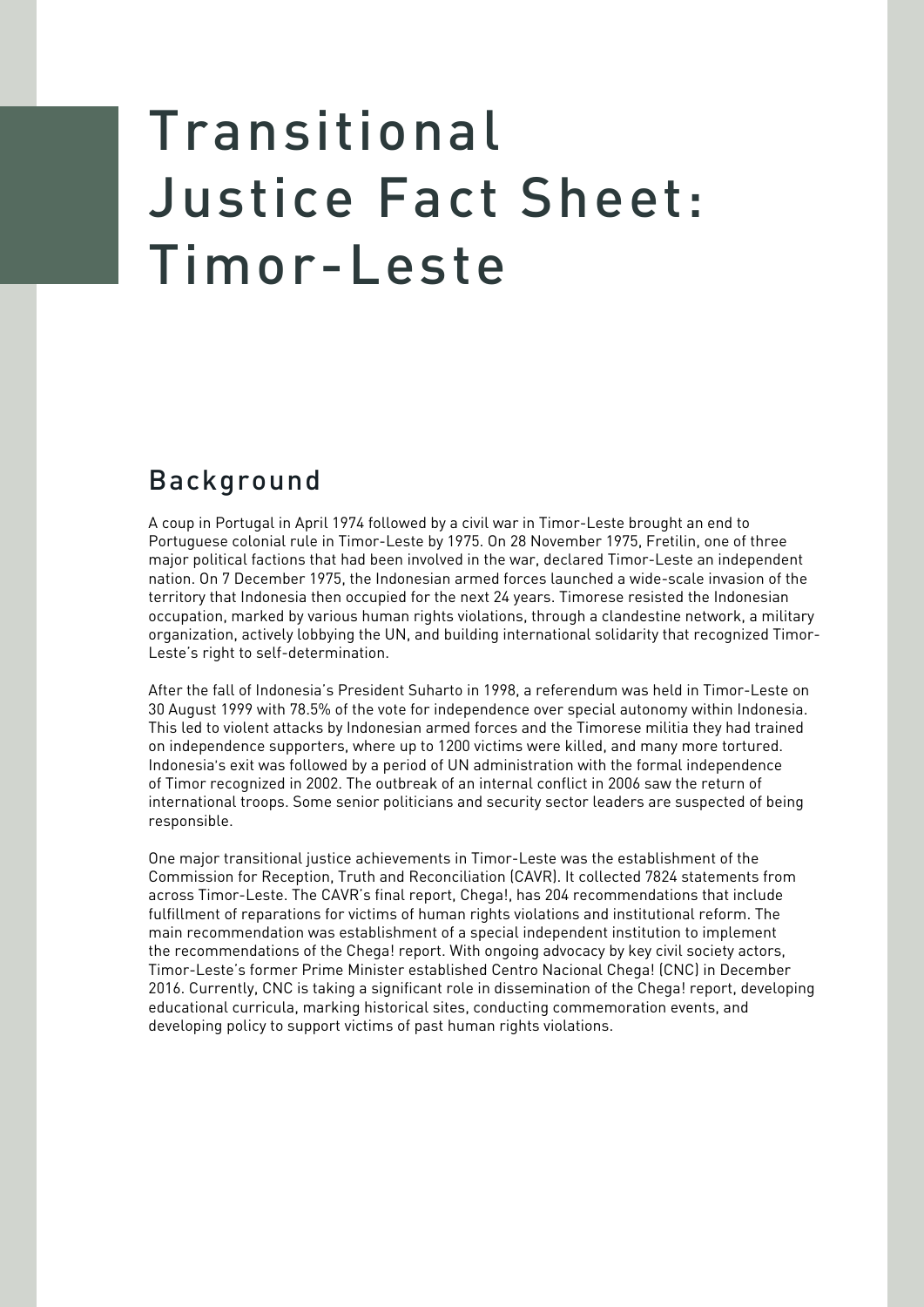## Transitional Justice Initiatives

| <b>TRUTH</b>   | <b>Official</b>                                                                                                                                                                                                                                                                                                                                                                                                                                                                                                                                                                                                                                                                                                                                                                                                                                                                                                                                                                                                                                                                                                                                                                                                                                                                                                                                                                                                                                                                                                                                                                                                                                                                                                                                                                                                                                                                                                                                                                                                                                                                                                                                                                                                                                                                                       |
|----------------|-------------------------------------------------------------------------------------------------------------------------------------------------------------------------------------------------------------------------------------------------------------------------------------------------------------------------------------------------------------------------------------------------------------------------------------------------------------------------------------------------------------------------------------------------------------------------------------------------------------------------------------------------------------------------------------------------------------------------------------------------------------------------------------------------------------------------------------------------------------------------------------------------------------------------------------------------------------------------------------------------------------------------------------------------------------------------------------------------------------------------------------------------------------------------------------------------------------------------------------------------------------------------------------------------------------------------------------------------------------------------------------------------------------------------------------------------------------------------------------------------------------------------------------------------------------------------------------------------------------------------------------------------------------------------------------------------------------------------------------------------------------------------------------------------------------------------------------------------------------------------------------------------------------------------------------------------------------------------------------------------------------------------------------------------------------------------------------------------------------------------------------------------------------------------------------------------------------------------------------------------------------------------------------------------------|
|                | • 1999: International reports were rapidly produced in the immediate aftermath of the 1999<br>violence. However, these reports were all limited in scope to the events of 1999.<br>. 2000: Civil society and the National Congress for Timorese Reconstruction (CNRT) propose<br>the creation of a national reconciliation commission.<br>. 2001: The UN Transitional Administration (UNTAET) established the Commission for<br>Reception, Truth and Reconciliation (CAVR). CAVR was mandated to establish the truth<br>regarding human rights violations committed from 25 April 1974 to 25 October 1999.<br>. 2005: CAVR's final report, Chega! includes a recommendation to establish a special<br>institution to implement the Chega! recommendations.<br>. March 2005: Indonesia and Timor-Leste establish the bilateral Commission for Truth and<br>Friendship (CTF). The CTF's mandate is to reveal the truth about human rights violations<br>before and after the 1999 Popular Consultation in Timor-Leste.<br>. 2006: Political violence breaks out in East Timor including between police and military<br>institutions. The Foreign Minister requests the UN to establish an Independent Special<br>Commission of Inquiry (Col). The Col identified institutional failings that led to the violence,<br>named the individuals responsible, and recommended reparations for victims.<br>. 15 July 2008: The CTF submitted its final report, Per Memoriam Ad Spem, to the<br>Governments of Indonesia and Timor-Leste. The report's two major findings were that gross<br>human rights violations had been committed in the form of crimes against humanity and<br>institutional responsibility. Crimes against humanity included murder, torture, rape and other<br>forms of sexual violence, forced displacement and deportation, and illegal detention. Findings<br>for institutional responsibility included institutional support of, acquiescence with, and direct<br>and indirect participation in violations that were systematic, occurred repeatedly over a period<br>of time, and followed organised patterns. Members of the Indonesian military, police, and<br>civilian officials supported the militia in significant ways that contributed to perpetration of the<br>crimes. |
| <b>JUSTICE</b> | <b>Official</b>                                                                                                                                                                                                                                                                                                                                                                                                                                                                                                                                                                                                                                                                                                                                                                                                                                                                                                                                                                                                                                                                                                                                                                                                                                                                                                                                                                                                                                                                                                                                                                                                                                                                                                                                                                                                                                                                                                                                                                                                                                                                                                                                                                                                                                                                                       |
|                | . Mid2000-: UNTAET, the UN Transitional Administration in East Timor, establishes the<br>Serious Crimes Unit (SCU).<br>. 2001: In Indonesia, an Ad Hoc Human Rights Court is established with partial jurisdiction<br>over the events of 1999. Investigations by the Attorney General's office lead to the indictments<br>of 18 people. However, all were later overturned on appeal.<br>. 2004: The Special Panels for Serious Crimes (SPSC), established by UNTAET in 2000, issues<br>a warrant for the arrest of former Indonesian military commander General (Ret.) Wiranto.<br>. By mid2005-: The SCU ended its work with indictments issued against 391 individuals. Trials<br>were then conducted by the SPSC in Dili with 84 persons convicted and only three acquitted.<br>Of those indicted, hundreds have remained at large outside the jurisdiction of Timor-Leste<br>in Indonesia that has failed to cooperate in their apprehension. Of particular note, the SCU<br>issues very few indictments for gender crimes.<br>. June 2005: While a large number of investigations remain incomplete in the SCU, a<br>UN Commission of Experts reports on the progress of serious crimes prosecutions in<br>Timor-Leste. It recommends that prosecutions by hybrid court continue in Timor-Leste<br>and Indonesia, and, if this did not occur, an international criminal mechanism was to<br>be established. More than 12 years later these recommendations have still not been<br>implemented.                                                                                                                                                                                                                                                                                                                                                                                                                                                                                                                                                                                                                                                                                                                                                                                                  |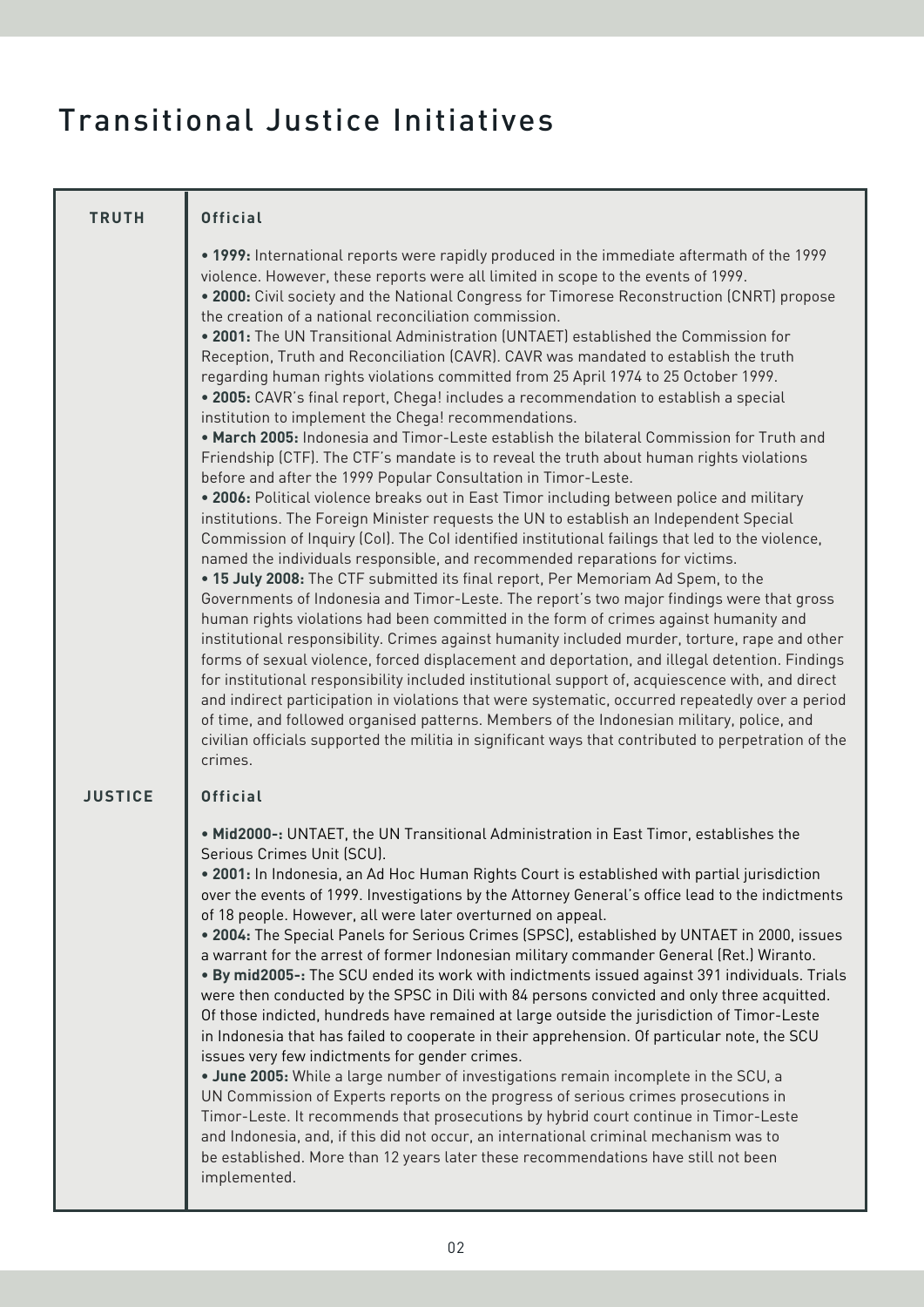|                   | . 2006: The UN Security Council establishes UNMIT (UN Integrated Mission in Timor-Leste),<br>including the Serious Crimes Investigation Team (SCIT) that is tasked with completing<br>investigations of the SCU.<br>. 2012: The SCIT ends its work, transferring all proposed indictments and incomplete serious<br>crimes investigations to the Prosecutor General's office.<br>. October 2014: The Timorese Parliament fires almost all foreign judicial actors, including<br>judges, creating a further impediment to prosecution of serious crimes.<br>. 2017: An agreement is reached with Portugal to seek international judicial assistance.<br>Nevertheless, the previous international judges have not returned to their previous functions<br>as judges and prosecutors, but only serve to monitor judicial proceedings. This arrangement<br>still does not comply with Timorese criminal procedural law that requires two international<br>judges for adjudicating serious crimes trials. |
|-------------------|------------------------------------------------------------------------------------------------------------------------------------------------------------------------------------------------------------------------------------------------------------------------------------------------------------------------------------------------------------------------------------------------------------------------------------------------------------------------------------------------------------------------------------------------------------------------------------------------------------------------------------------------------------------------------------------------------------------------------------------------------------------------------------------------------------------------------------------------------------------------------------------------------------------------------------------------------------------------------------------------------|
| <b>REPARATION</b> | <b>Official</b>                                                                                                                                                                                                                                                                                                                                                                                                                                                                                                                                                                                                                                                                                                                                                                                                                                                                                                                                                                                      |
|                   | Various reparative measures have been recommended by CAVR and CTF. Also, despite limited<br>resources, during its operation the CAVR established a small urgent reparations scheme<br>in 2003. Faced by an overwhelming number of victims, the CAVR's "urgent reparations"<br>scheme served only about 700 victims considered to have the greatest degree of continuing<br>vulnerability. While CTF recommendations were less comprehensive than those of the CAVR,<br>they included the establishment of a centre to conduct ongoing work, including documentation<br>and psycho-social programs for victims, as well as a commission for disappeared persons.                                                                                                                                                                                                                                                                                                                                      |
|                   | To date, no overarching reparations program has been established for any of the victims of<br>the conflict from 1975 to 1999. However, it is noteworthy that a number of programs have<br>been established in Timor-Leste for the benefit of other groups, in particular veterans of the<br>resistance.                                                                                                                                                                                                                                                                                                                                                                                                                                                                                                                                                                                                                                                                                              |
|                   | <b>Civil Society Attempts towards Reparation</b>                                                                                                                                                                                                                                                                                                                                                                                                                                                                                                                                                                                                                                                                                                                                                                                                                                                                                                                                                     |
|                   | 2009: A group of civil society and victims' representatives produce draft laws for reparations<br>and a "Memory Institute".                                                                                                                                                                                                                                                                                                                                                                                                                                                                                                                                                                                                                                                                                                                                                                                                                                                                          |
|                   | Despite the government's lack of political will to provide reparations for victims, civil society<br>organizations initiate "alternative reparations" by helping vulnerable victims to access social<br>services and government programs such as health treatment, subsidies for widows, the<br>building of small houses, food, etc. These efforts can improve victims' conditions through<br>government services even without the government acknowledging that they are victims.                                                                                                                                                                                                                                                                                                                                                                                                                                                                                                                   |
|                   | A civil society organisation that conducts participatory research with survivors supports six<br>centres in four municipalities where women survivors can share stories, conduct business,<br>and support each other. Other local organisations provide critical counseling, training, and<br>financial support to other vulnerable women across the country.                                                                                                                                                                                                                                                                                                                                                                                                                                                                                                                                                                                                                                        |
|                   |                                                                                                                                                                                                                                                                                                                                                                                                                                                                                                                                                                                                                                                                                                                                                                                                                                                                                                                                                                                                      |